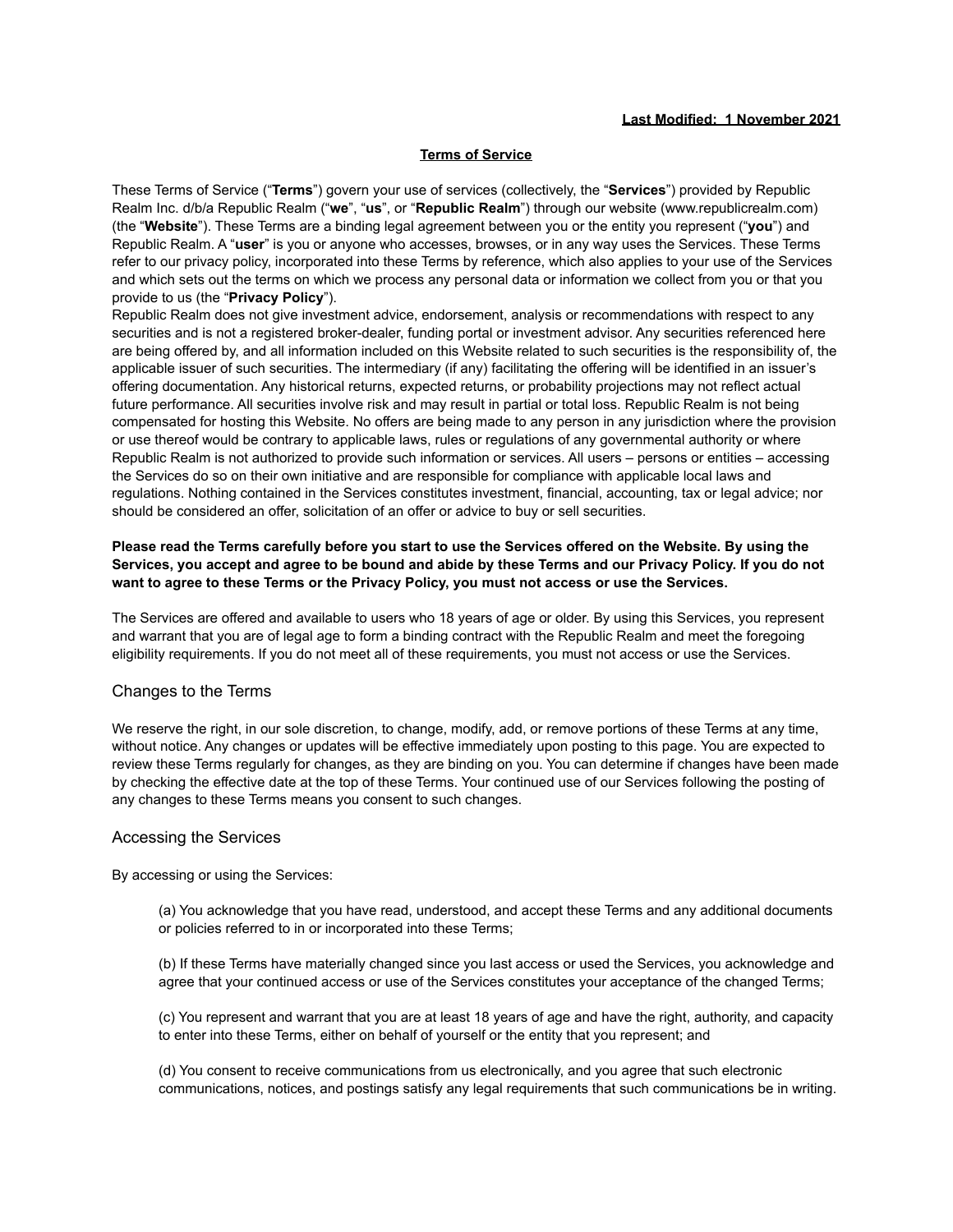#### 1. Conditions of Service.

It is a condition of your use of the Services that the information you provide is correct, current, and complete. You are responsible for making all arrangements necessary for you to have access to the Services. You agree that we will not be liable to you for any unavailability, modification, suspension or discontinuance of the Services. The Services are provided exclusively for personal and noncommercial usage.

#### 2. Prohibited Uses.

You may use the Services only for lawful purposes and in accordance with these Terms. We are under no obligation to enforce the Terms on your behalf against another user. We encourage you to let us know if you believe another user has violated the Terms or otherwise engaged in prohibited or illegal conduct. You agree not to, and will not assist, encourage, or enable others to use the Services :

● For any commercial purpose, except as expressly permitted under these Terms.

● In a manner that is defamatory, abusive, threatening, offensive, is an invasion of a right of privacy of another person or could otherwise be reasonably expected to harm any person or entity.

● To violate any applicable national, regional, federal, state, local, or international law or regulation, or to encourage any such violation or any illegal activity.

● To create, send, knowingly receive, display, transmit, use, or reuse any material which:

▪ Infringe any patent, trademark, trade secret, copyright, or other intellectual property rights of any other person;

▪ Violate or assists in the violation of legal rights (including the rights of publicity and privacy) of others or contain any material that could give rise to any civil or criminal liability under applicable laws or regulations, or that otherwise may be in conflict with these Terms or our Privacy Policy; or

**Be likely to deceive or confuse any person.** 

● Violate these Terms or any other rules or policies posted by us on our website or otherwise provided to you.

● Reverse engineer, reverse compile, reverse assemble or perform any other operation with the Services that would reveal any source code, trade secrets, know-how or other proprietary information.

● Modify, adapt, appropriate, reproduce, distribute, translate, create derivative works or adaptations of, publicly display, sell, trade, or in any way exploit the Services, except as expressly authorized by Republic Realm.

● Remove or modify any copyright, trademark, or other proprietary rights notice that appears on any portion of the Services or on any materials printed or copied from the Services.

• Record, process, harvest, collect, or mine information about other users.

● Access, retrieve, or index any portion of the Services for purposes of constructing or populating a searchable database.

● Use any robot, spider, or other automatic device, process, or means to access the Services for any purpose.

● Use the Services to transmit any computer viruses, worms, defects, Trojan horses, or other items of a destructive nature (collectively, "**Viruses**").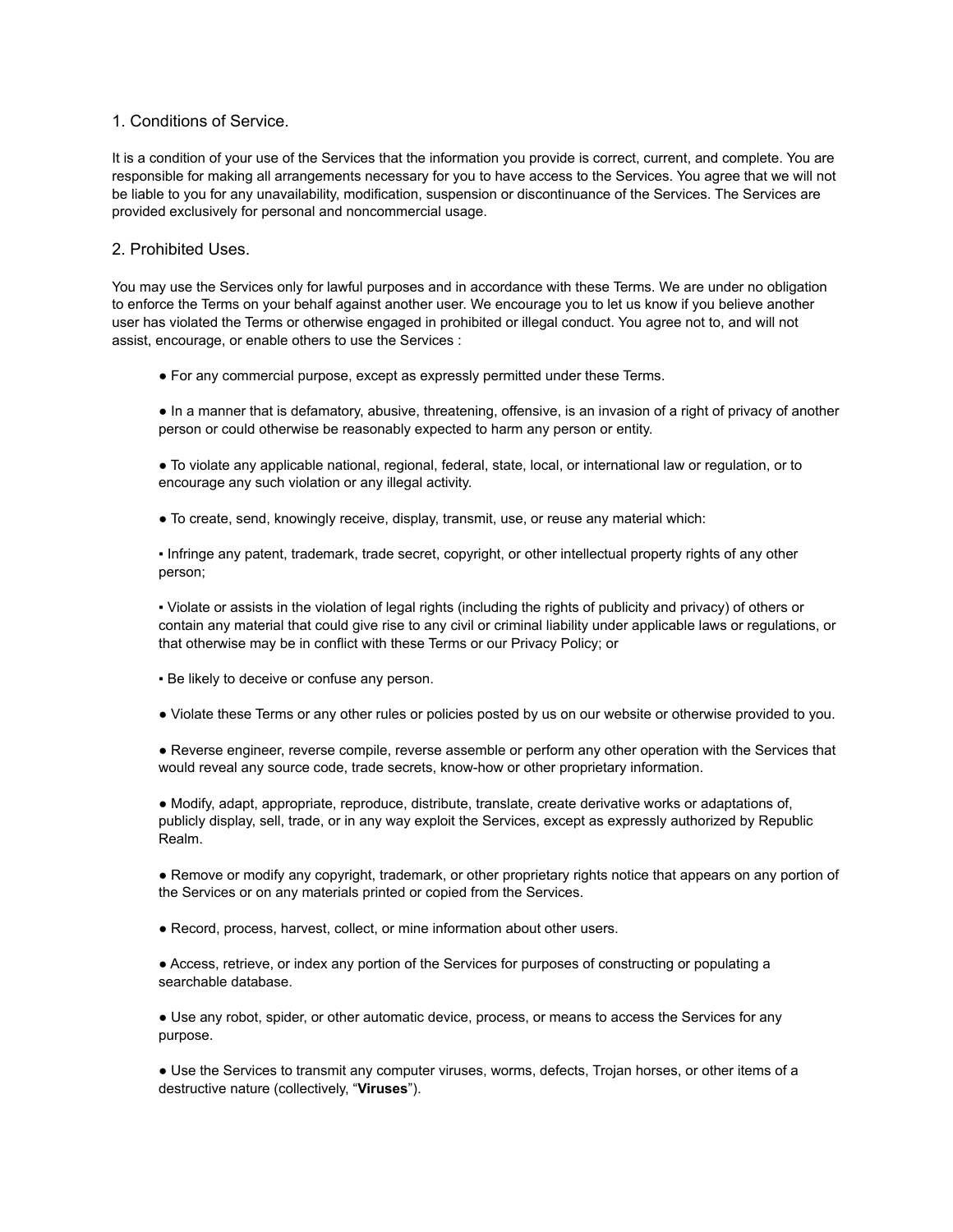• Use the Services to violate the security of any computer network, crack passwords or security encryption codes.

● Remove, circumvent, disable, damage, or otherwise interfere with any security-related features or other restrictions of the Services.

● Attempt to gain unauthorized access to, interfere with, damage, or disrupt any parts of the Services, the server on which the Services is stored, or any server, computer, or database connected to the Services.

● Attack the Services via a denial-of-service attack or a distributed denial-of-service attack.

● Otherwise attempt to interfere with the proper working of the Services. The restrictions above only apply to the extent permissible under applicable law. Nevertheless, you agree not to act contrary to them (even if permissible under applicable law) without providing 30 days' prior written notice to us hello@republicrealm.com, together with any information that we may reasonably require to give us an opportunity to provide alternative remedies or otherwise accommodate you at our sole discretion.

### 3. IP Ownership.

We, or an entity affiliated with us, own the Services and all of our trademarks, logos, and branding in connection with the Services ("**Republic Realm Content**"), including current and future proprietary rights of every kind and nature however denominated throughout the world, registered or unregistered, associated with such Republic Realm Content and the Services (collectively, "**Republic Realm IP**"). Except as expressly and unambiguously provided herein, we do not grant you any express or implied rights, and all rights in and to the Republic Realm IP are retained by us.

#### 4. Limited License.

We grant you a personal, limited, revocable, non-exclusive and non-transferable license to access and use the Services subject to the restrictions set out in these Terms (the "**Limited License**"). This Limited License is exclusive to you and you may not sublicense the usage of the Services.

### 5. Links to other Sites.

If there are other websites and resources linked to the Services, these links are provided only for the convenience of our users. We have no control over the contents of those websites or resources, and therefore cannot accept responsibility for them or for any loss or damage that may arise from your use of them. If you decide to access any of the third-party websites linked to the Services, you do so entirely at your own risk and subject to the Terms and conditions of use for such websites.

### 6. No Guarantee of Service.

Although we hope to make the Services available at all times in the future, there may be times when we need to disable the Services either temporarily or permanently. The Services may be modified, updated, interrupted, suspended, or discontinued at any time without notice or liability. Keep this in mind as Republic Realm will not be liable if all or any part of the Services is unavailable at any time, for any period of time. Also, from time to time, we may restrict access to some parts of the Services, or the entire Services, to users. We cannot and do not make any representations or warranties with respect to the devices you use to access or use the Services, including with respect to device compatibility.

# 7. Disclaimer of Warranties.

REPUBLIC REALM HEREBY DISCLAIMS ALL WARRANTIES OF ANY KIND, EITHER EXPRESS OR IMPLIED, STATUTORY OR OTHERWISE, INCLUDING, BUT NOT LIMITED TO, ANY WARRANTIES OF MERCHANTABILITY, NON-INFRINGEMENT, AND FITNESS FOR PARTICULAR PURPOSE. THE SERVICES ARE PROVIDED ON AN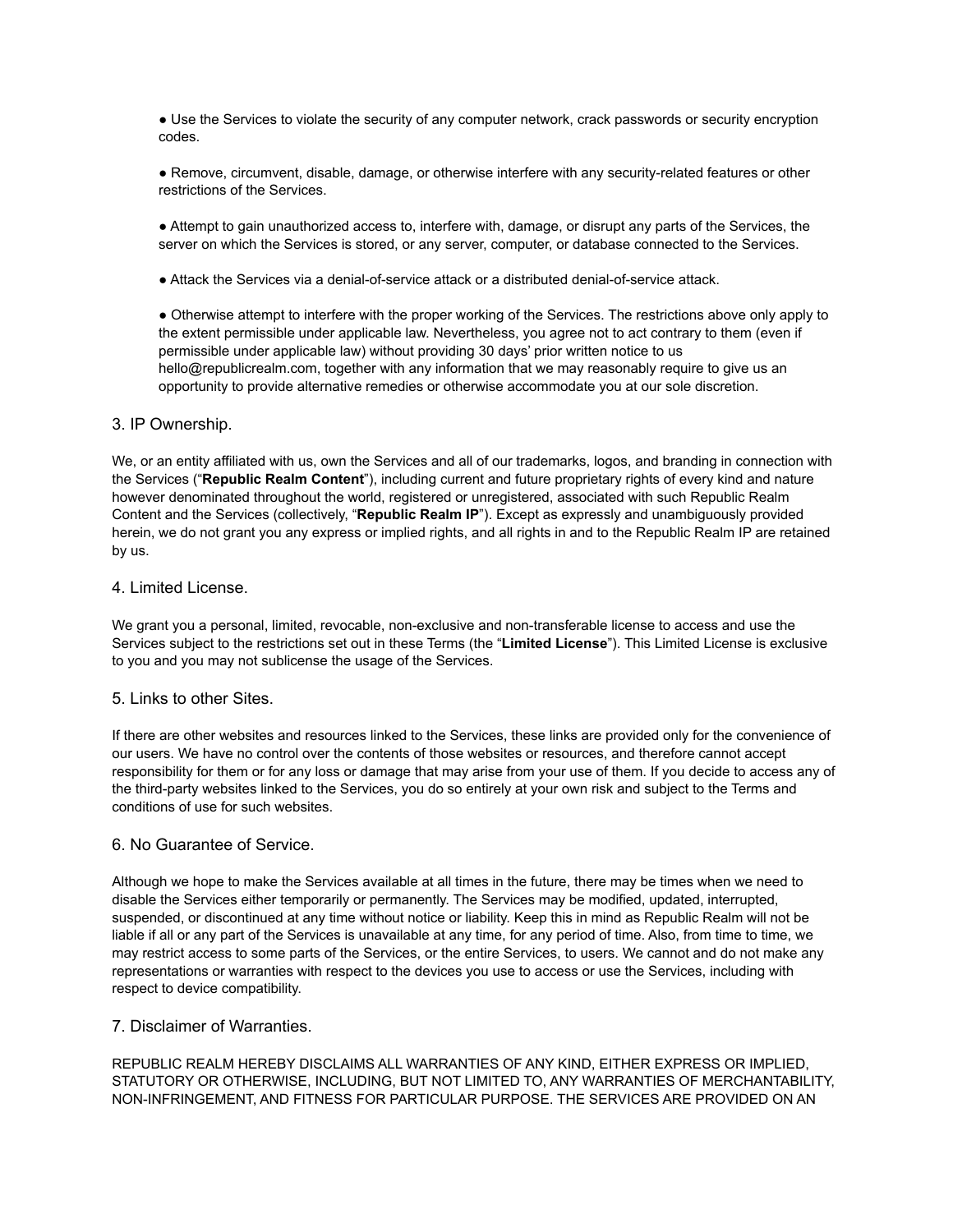"AS IS" AND "AS AVAILABLE" BASIS. REPUBLIC REALM DOES NOT GUARANTEE THE ACCURACY, TIMELINESS, COMPLETENESS OR USEFULNESS OF THE SERVICES OR ANY CONTENT. YOU AGREE TO USE THE SERVICES AT YOUR OWN RISK.

## Limitation of Liability.

YOU ACKNOWLEDGE THAT YOUR ACCESS TO AND USE OF THE SERVICES AND ANY RELIANCE UPON EITHER IS AT YOUR SOLE RISK TO THE MAXIMUM EXTENT PERMITTED BY LAW, IN NO EVENT SHALL REPUBLIC REALM BE LIABLE FOR ANY INDIRECT, INCIDENTAL, SPECIAL, EXEMPLARY, OR CONSEQUENTIAL DAMAGES ARISING OUT OF OR IN CONNECTION WITH THE SERVICES, WHETHER OR NOT REPUBLIC REALM HAS BEEN ADVISED OF THE POSSIBILITY OF SUCH DAMAGES, ON ANY THEORY OF LIABILITY (INCLUDING CONTRACT, TORT INCLUDING NEGLIGENCE, OR HOWSOEVER OTHERWISE) ARISING OUT OF, IN CONNECTION WITH, OR RESULTING FROM THE SERVICES. YOU SPECIFICALLY ACKNOWLEDGE THAT DOWN-TIME AND COMPUTER VIRUSES ARE RISKS INHERENT IN THE USE OF THE INTERNET AND SOFTWARE PRODUCTS, AND YOU AGREE TO ASSUME RESPONSIBILITY FOR ANY HARM OR DAMAGES OF ANY KIND OR CHARACTER WHATSOEVER RESULTING FROM THESE POSSIBLE HARMS. YOU ALSO SPECIFICALLY ACKNOWLEDGE THAT YOU MAY BE DISCLOSING SENSITIVE, PRIVATE AND CONFIDENTIAL INFORMATION ABOUT YOURSELF IN YOUR USE OF THE SERVICES AND YOU AGREE TO ASSUME RESPONSIBILITY FOR ANY HARM OR DAMAGES OF ANY KIND OR CHARACTER WHATSOEVER RESULTING FROM YOUR RELEASE OF SUCH CONTENT. IF YOU ARE DISSATISFIED WITH THE SERVICES OR WITH ANY OF THESE TERMS, OR FEEL WE HAVE BREACHED THESE TERMS, YOUR SOLE AND EXCLUSIVE REMEDY IS TO DISCONTINUE USING THE SERVICES. OUR TOTAL LIABILITY TO YOU FOR ANY CLAIM ARISING FROM OR RELATING TO THESE TERMS OR USE OF THE SERVICES SHALL NOT EXCEED THE GREATER OF (i) THE AMOUNT PAID BY YOU FOR THE SERVICES IN THE SIX (6) MONTHS PRECEDING THE APPLICABLE CLAIM, IF ANY OR (ii) \$100. IT IS THE INTENTION OF YOU AND US THAT THIS PROVISION BE CONSTRUED BY A COURT AS BEING THE BROADEST LIMITATION OF LIABILITY CONSISTENT WITH APPLICABLE LAW. SOME JURISDICTIONS DO NOT ALLOW THE LIMITATION OR EXCLUSION OF INCIDENTAL, CONSEQUENTIAL OR OTHER TYPES OF DAMAGES, SO SOME OF THE ABOVE LIMITATIONS MAY NOT APPLY TO YOU.

### 1. Indemnification.

You shall indemnify and hold harmless Republic Realm, its affiliates and licensors and their respective officers, directors, employees, contractors, agents, licensors and suppliers from and against any claims, liabilities, damages, judgments, awards, losses, costs, expenses or fees (including reasonable attorneys' fees) resulting from (i) your violation of these Terms, (ii) your use or access of the Services, (iii) your violation of any third party right, including without limitation, any intellectual property right or right of publicity, (iv) any claim that your use of the Services caused damage to a third party or (v) from any decisions or investments that you make based on the Services or through any other investment vehicle referenced via the Services.

### 2. Governing Law.

All matters relating to the Website, the Service and these Terms (including the Privacy Policy), and any dispute or claim arising therefrom or related thereto (in each case, including non-contractual disputes or claims) shall be governed by the laws of the State of New York, without respect to its conflict of laws principles. You agree to submit to the personal jurisdiction of the federal and state courts located in New York County, New York.

# 3. Arbitration and Class Action Waiver.

A. Arbitration. READ THIS SECTION CAREFULLY BECAUSE IT REQUIRES THE PARTIES TO ARBITRATE THEIR DISPUTES AND LIMITS THE MANNER IN WHICH YOU CAN SEEK RELIEF FROM REPUBLIC REALM. For any dispute with Republic Realm, you agree to first contact us at hello@republicrealm.com and attempt to resolve the dispute with us informally. In the unlikely event that Republic Realm has not been able to resolve a dispute it has with you after 60 days, we each agree to resolve any claim, dispute, or controversy (excluding any claims for injunctive or other equitable relief as provided below) arising out of or in connection with or relating to this Agreement, or the